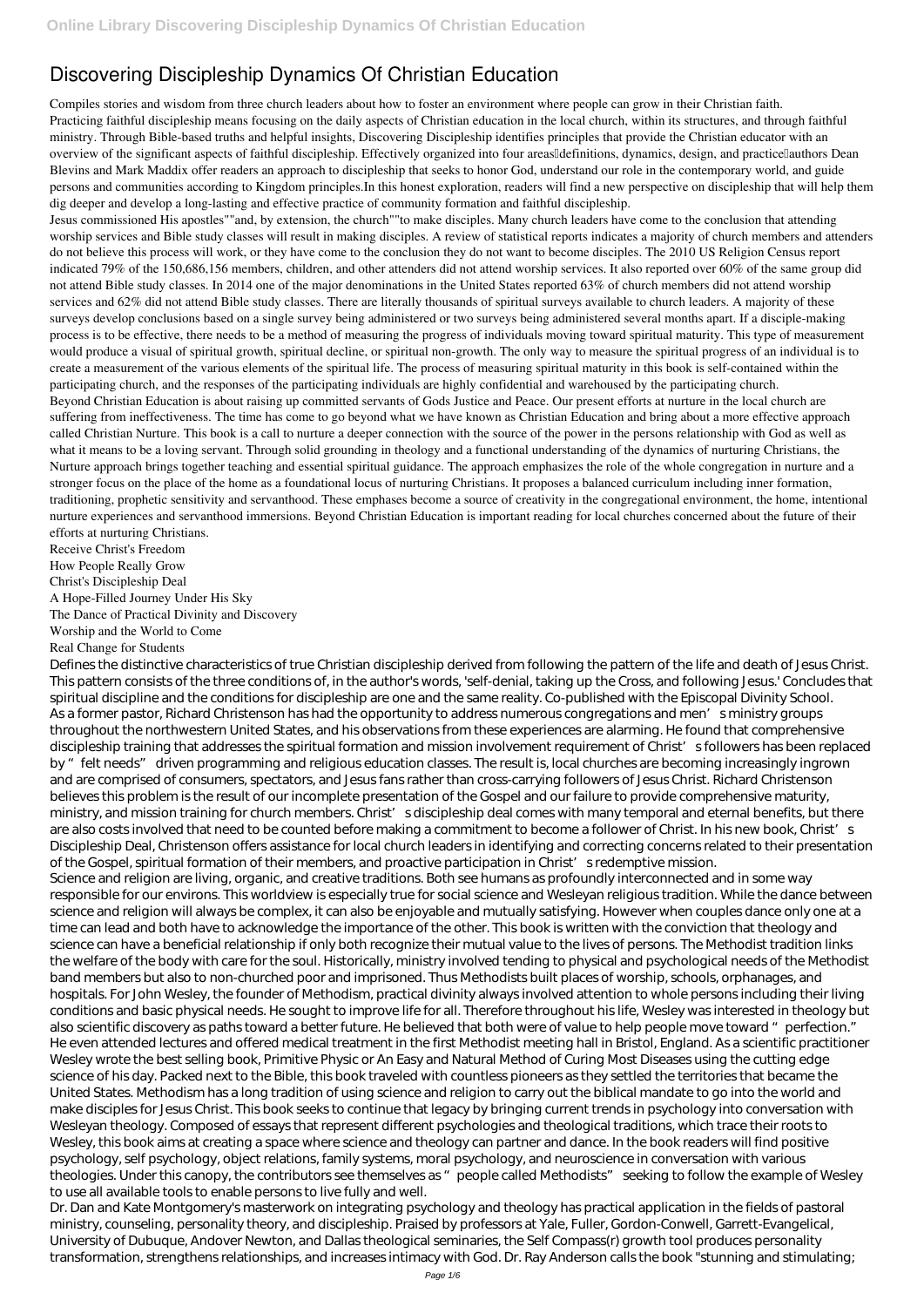## **Online Library Discovering Discipleship Dynamics Of Christian Education**

recommended as required reading here at Fuller Theological Seminary." Theologian Gabriel Fackre writes: "Thank you, Dan and Kate Montgomery, for this remarkable mating of theology and psychology.&quo A Process to Move People from Spiritual Babies to Spiritual Adults Where Psychology & Theology Really Meet History Through a Missiological Perspective Participant's Book Essential Beliefs Mind of Christ, Revised (Member Book)

This book is a call for change. Even more, it calls for open conversation about change. For too long, many in the Church of the Nazarene have considered the doctrine of holiness off limits, a sacred cow, impervious to all forces of cultural modification and theological renewal. It's time for a real change, because the church needs renovation! These 100+ essays from Millennial and Xer leaders explore how holiness might be understood and lived today.

This reference work tells the unique history of Christian education and shows how Christian educators pioneered such institutions and reforms as universal literacy, home schooling, Sunday schools, women's education, graded schools, compulsory education of the deaf and blind, and kindergarten.

This accessible introduction to the broad scope of Christian education focuses on its practice in the local church. Two leading experts argue that Christian education encompasses all of the intentional practices of the local church, including worship, mission, sacraments, and teaching. They explore Christian education not only as a field of study but as a vital congregational ministry, showing how congregations can engage in discipleship and formation for spiritual growth. The book features exercises and other pedagogical devices and includes reflection questions and suggestions for further reading.

How is our Christian hope both expressed and experienced in contemporary worship? In this Dynamics of Christian Worship volume, p theologian, and songwriter Glenn Packiam explores what Christians sing about when they sing about hope and what kind of hope the when they worship together.

In this text, Paul E. Pierson, Dean Emeritus of the School of Intercultural Studies at Fuller Theological Seminary, guides the reader through missiological view of history from Christ to the present. Pierson particularly highlights the contexts by which the biblical faith moved different cultures. Today, the Christian faith, is the most geographically and culturally diverse worldwide movement that exists. Paul E illuminates how this amazing fact has come about and how the trend will continue. Sign up for the WCIU Press newsletter to be notified about about new the about new newsletter to be notified about and how the trend will co books from this author and more! http: //eepurl.com/rB15L

There's a dark side to Christian discipleship church members ignore to their peril. The New Testament has much to say about why and how Christ's followers must deal with the devil. Learning to take the evil one seriously without obsessing over him is crucial to the spiritual endurance training we all need if we are to someday hear Jesus say to us: "Well done, good and faithful servant!" Specifically, pastor/theologian Gary Tyra argues in this work that key to overcoming Satan is a balanced, Spirit-empowered engagement in what he refers to as the four cardinal components of Christian discipleship. Understanding the various ways the devil attempts to derail our experiences of worship, nurture, community, and mission can serve to motivate us with respect to them! With the help of the Holy Spirit, church members can cultivate a "lifestyle spirituality" that enables them to don the "full armor of God" and engage in several critical "close-quarters combat tactics" the New Testament encourages. In the end, The Dark Side of

Discipleship is a no-nonsense yet inspirational New Testament theology of spiritual warfare that can serve Christ's church as a powerful aid to the spiritual, moral, and ministry formation of contemporary Christians.

The Dynamics of Christian Mission

An Introduction to Theology

A Biblical Theology of Christian Discipleship

Spirit-Shaped Approaches for Children, Youth, and Families

How To Conduct Discipleship Training

Companions in Christ Feeding on the Word

?Kingdom Calling offers a compelling theological grounding for the vocation, ministry and discipleship of the whole people of God. Build on previous studies, it challenges all of us to change so that the whole church can serve the whole mission of God in the whole of lif provides a thorough diagnosis of the theological factors that have prevented such a vision being realised over previous decades. Thes embedded in the social realities of our everyday life and in the sometimes hidden assumptions that shape our thinking in the church. sustained proposal for the renewal of our theological imagination, the report points the way to address some deep running fault lines life. Written in an accessible style, Kingdom Calling looks in turn at the vocation, ministry and discipleship of all God's people, asking w theological thinking and imagining might most help us to flourish together. It affirms and celebrates the vital lay and ordained ministry support the church in God's mission, and it identifies changes in practice that can better foster the vocation, ministry and discipleship people of God. Faith Seeking Conviviality traces the journey of a U.S. missionary into Brazil (and beyond), seeking to be faithfully present while also questioning the state of the faith of the also question of all the interpretationing default settings of "good intentions." Taking Ivan Illich as the primary theological guide on that journey, Faith Seeking Conviviality narr discovery of a renewed imagination for Christian mission that arises as a response to two persistent questions. First, given the colon Christian missionary expansion, on what basis do we go on fulfilling the "Great Commission" (Matt 28:16-20) as Christ's disciples? A question, intimately related to the first, is: What makes it possible to embody a distinctively Christian presence that is missionary wit manipulative? In doing theology with and after Ivan Illich, Faith Seeking Conviviality does not offer a pull-off-the-shelf model for mission, framework for embodying the incarnational logic of mission that entails a "convivial turn"—delinking missionary discipleship from the lu techniques and institutional dependence in order to receive and to share the peace of Christ relationally. Dynamics of Christian Education

Discovering Discipleship

Moving Back Home with God

The vocation, ministry and discipleship of the whole people of God

Encyclopedia of Christian Education

Christian Spiritual Formation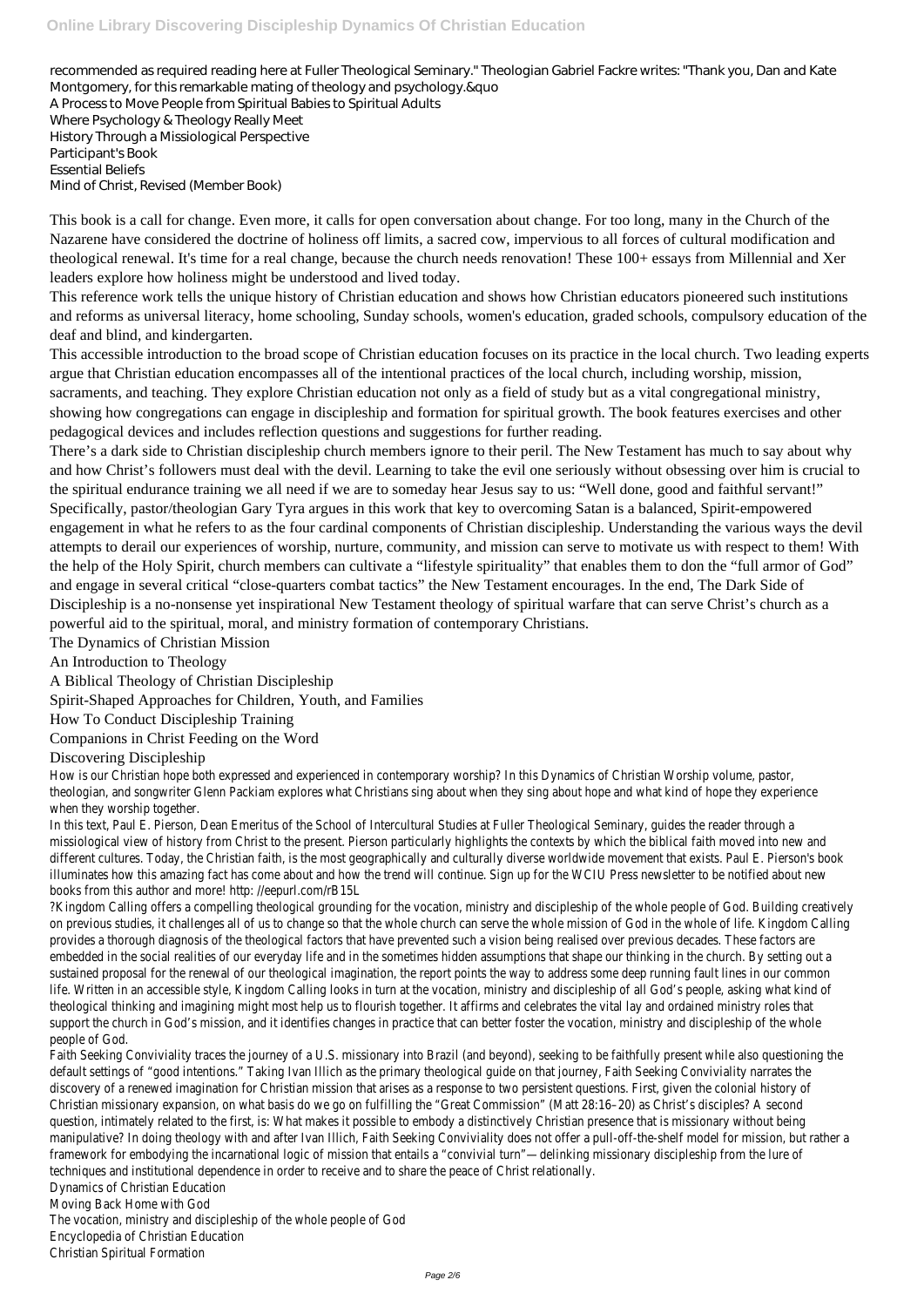Real-Life Discipleship

Theological, Congregational, and Global Dimensions

**Christ's death on the cross offers victory over bitterness, addictions, occult bondage, and debilitating strongholds. Encounter! Receive Christ's Freedom will show you how to apply Christ's victory to your own life. This book is an excellent resource for someone who is bound by sinful habits or who simply needs to live an abundant life. It explains clearly how to receive the fullness of the Holy Spirit and then to walk in the Spirit's power. It's a great resource to use individually or in a retreat setting. In the back of the book, there's a coach's section to help guide someone else through the contents of this book. Topics include: Repentance and forgiveness; The power of the cross over sin, Satan, and demonic strongholds; How to receive inner healing; Freedom from the fear of death; How to be filled with the Spirit.**

**Based on Philippians 2:5: "Let this mind be in you, which was also in Christ Jesus," the study shows you how Jesus' mind worked and how the Holy Spirit can teach you to think as He did.**

**This book is a very personal reflection on the life of Belinda (BJ) Allder, a young missionary whose life was cut short through cancer. Her father, Bruce, a Christian pastor and educator, explores the influences that shaped BJ into an effective missionary who impacted many people around the world. BJ's own reflections of her journey of life and faith through the battle with cancer are shared through excerpts from her own daily journal. While the emotions expressed are raw, there is a celebration of life and grace in the midst of tragedy. In this authentic and intellectually honest reflection, the focus is on serving in the midst of suffering. How does one make sense of unanticipated and devastating circumstances that came the way of BJ and her family? How does one "lean into suffering" and allow that response to make a significant impact? How does a pastoral family deal with the faith questions that inevitably come as a result of this journey of suffering? These are some of the questions explored through the retelling of specific events in the life of BJ Allder and her family. Leadership Training In Discipleship: For Christians With Prior Drug and Alcohol Dependence This book is resultant of my Doctor of Ministry Research Project providing a means for leaders and teachers to learn dynamics to disciple Christians that had prior drug or alcohol dependence. Before implementation of this dissertation, I discovered that there was not a definitive manual to train individuals to facilitate or conduct discipleship programming exclusive and conducive to this group. This book is not only meant to be academic; the intent is to offer concise information and instruction to aid ministers, pastors, church laity, and others delivering drug and alcohol rehabilitative pastoral care. Further, usage will aid participants in traditional church, institution, chaplaincy, prison, workplace, and other faith-based settings. Fundamentally, this book insinuates spiritual, social, and emotional suggestions for anyone desiring development in both personal and spiritual formation. In addition, this book will equip you with biblical principles and modalities to teach holistically. These standpoints entail examination of a biblical philosophy of discipleship centered on the Great Commission and Great Commandment in developing a comprehensive strategy involving a theological and practical study and teaching approach. Throughout this study, a small group format is emphasized for training and evaluation giving particular attention to Christ's model of discipleship with regards to facilitating and coaching. This book will aid in revealing that the culture of the church consists of a unique group of Christians, some whom have abused drugs or alcohol, served time in prison, and misunderstood in church ministries. Neuroscience and Christian Formation**

**Kingdom Calling**

**The Centennial History of the Church of the Nazarene**

**Final Words on Heaven and the Kingdom of God**

**Wesleyan Theology and Social Science**

**Compass Psychotheology: Where Psychology & Theology Really Meet**

**Why and How the New Testament Encourages Christians to Deal with the Devil**

Discovering DiscipleshipDynamics of Christian EducationBeacon Hill Press

The sensational small groups series Companions in Christ is now being offered in a new 5-piece participant book set as well as the traditional 1-piece participant book set. With the same great daily devotional material and group conversation, the two different participant book styles allow each group to create a study that best fits their members. The 5-piece participant book set will allow groups to take initial breaks between modules and each are to be used with the foundational leaders guide item 9780835898409. Feeding on the Word: The Mind of Christ is an introduction to the many ways of meditating and praying with scripture. Explore the depths of the Word, learn to listen to God through it, and allow you life to be shaped by it. Feeding on the Word is the second segment of a five-volume study of the original 28-week Companions in Christ resource. The five-piece participant series is designed for groups who will take breaks between the other four volumes. These other 4 volumes include: Embracing the Journey (9780835898300), Deepening Our Prayer (9780835898324) Responding to Our Call (9780835898331) and Exploring Spiritual Guidance (9780835898348). The book provides best practices from online educators who are engaged in online teaching and program development in Christian higher education. It also explores the distinct aspects of teaching and developing online courses and programs from a Christian perspective and within Christian higher education institutions. As such it is can serve as a ready resource for academic administrators and professors, novices and veterans at online program development and instruction. This introductory textbook solidly situates Christian education in the church and ministry context of the 21st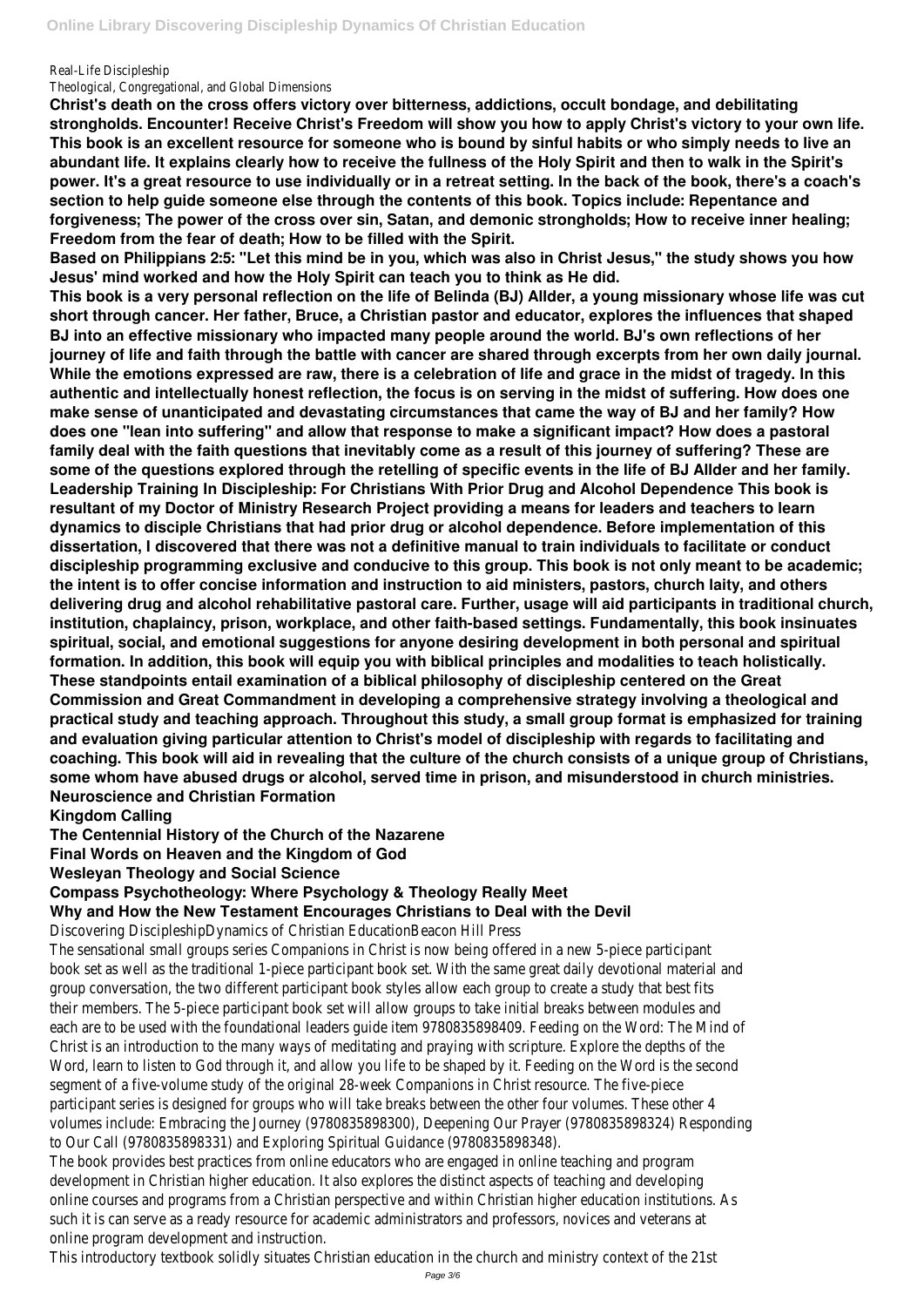century. With over 20 years of ministry, teaching, and leadership experience, Freddy Cardoza is uniquely qualified to bring together a wide range of Christian educators. This volume features the expertise of 25 evangelical scholars of Christian education, including diverse, next-generation voices in the field. It provides balanced biblical-theological and practical perspectives for church and parachurch leaders, equipping them to meet the ever-changing needs of our world. Additional resources for professors and students are available through Textbook eSources.

Exploring Christian Hope in Contemporary Worship

A Guide for Christian Higher Education

Transforming Christians with Prior Drug and Alcohol Dependence

Beyond Christian Education

Cumulative List of Organizations Described in Section 170 (c) of the Internal Revenue Code of 1954 A Guide to the Foundations of Ministry

An Integrated Approach for Personal and Relational Wholeness

A Biblical Theology of Christian Discipleship is a spiritual resource that examines the biblical and theological doctrines to do ministry amid challenges and oppositions. The role of the church is to persuade individuals to establish a philosophy of authentic discipleship. This book challenges the church to walk humbly before God as genuine disciples. The primary focus is to carefully follow Christ's mandate of the Great Commission in Matthew 28:18-20, "Go and make disciples." More importantly, the book describes how the church can effectively use different methods and principles to better prepare believers for Christ.

Dallas Willard explores what it means to live well now in light of God's kingdom. This book is adapted from the talks given at the February 2013 Dallas Willard Center "Knowing Christ Today" conference. Each chapter is followed with an illuminating dialogue between Dallas Willard and John Ortberg.

How can we as Christian leaders make the most of our communication to help others become more like Christ? Colleen Derr draws on decades of experience in education and church ministry to offer a holistic strategy for transformational communication, showing that communication powered by the Spirit needn't be limited to the pulpit or classroom, but can include everyday interactions and relationships.

Every honest Christian knows the need for change. But how to get there? How do young adults move forward from struggles both big and small? And how does our faith in God affect our everyday thoughts, feelings, and actions? In this six-session small group resource for students, participants have the opportunity to reflect on one particular area in their lives and then to learn more about how God changes us to become more like Jesus. All of us struggle to love God and those around us, but God has promised to keep working on us. And God always keeps his promises. The change his gospel produces will make your life and your relationships truly beautiful. This self-contained resource with leader's notes will encourage small group participants to understand and apply a biblical view of change to their lives and relationships. Homework for each session is also available for download here should students wish to share it with the leader. Real Change for Students is based on the CCEF model of change from David Powlison's course, Dynamics of Biblical Change. The easy-to-use six lesson format and included leader's guide encourages students toward an honest discussion of their own struggles while providing an understanding of how a relationship with Christ brings change. Topics addressed include understanding how we typically respond to trouble and pressure; how the cross of Christ brings comfort, help, and change; and how we can grow to be like Christ in the hardest circumstances. Within this small group resource are biblical insights, discussion questions, and a personal change project to help young adults seeking to change negative patterns and live by faith in all circumstances. While the study material is designed for young adults within small groups, it can also be used for one-to-one discipleship study. Rooted in Scripture, Real Change for Students draws on the established CCEF "Three Threes" model of change in simplified form to help young adults better understand biblical change and grow to be more like Jesus in everyday life. Faith Seeking Conviviality

The Future of Nurturing Disciples in the Local Church

The Christian Disciple

Renewing Communication

Discovering Our Christian Faith

Publication

Measuring Spiritual Maturity

Practicing faithful discipleship means focusing on the daily aspects of Christian education in the local church, within its structures, and through faithful ministry. Through Bible-based truths and helpful insights, Discovering Discipleship identifies principles that provide the Christian educator with an overview of the significant aspects of faithful discipleship. Effectively organized into four areas--definitions, dynamics, design, and practice--authors Dean Blevins and Mark Maddix offer readers an approach to discipleship that seeks to honor God, understand our role in the contemporary world, and guide persons and communities according to Kingdom principles.In this honest exploration, readers will find a new perspective on discipleship that will help them dig deeper and develop a long-lasting and effective practice of community formation and faithful discipleship. Real-Life Discipleship explains what should happen in the life of every Christian and in every small group so that the church becomes an army of believers dedicated to seeing the world saved. With the overriding goal to train disciples who know how to make more disciples, this book offers proven tools and strategies from Real Life Ministries, one of America's fastest-

growing churches. Discover what the Bible says about true and effective discipleship with these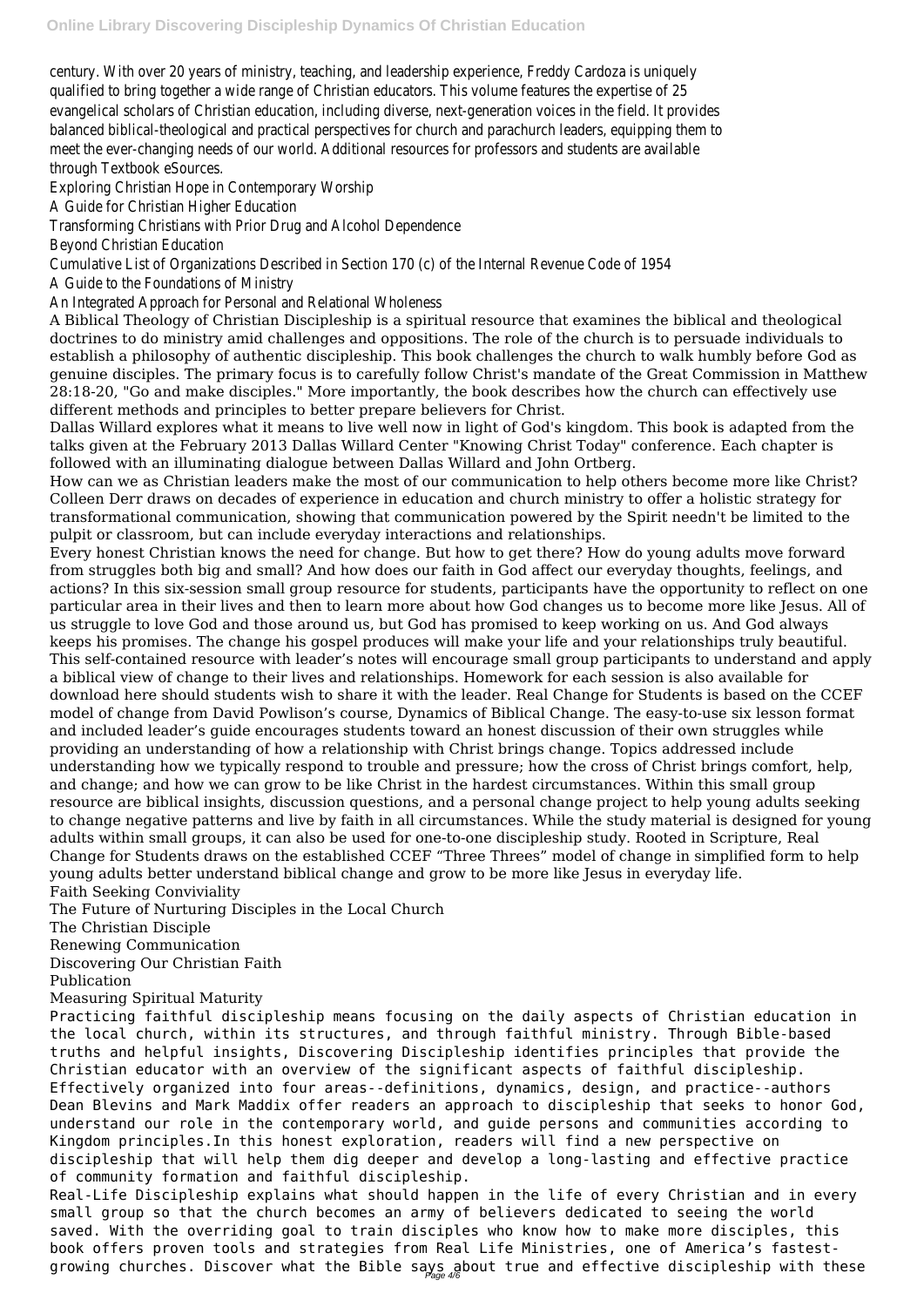strategies and practices.

Is Wesleyan-Holiness theology still relevant for the twenty-first century? Does Wesleyan-Holiness theology--as a vital, experiential, living and breathing theology-still exist?This study of the doctrine of Holiness examines its biblical, historical, and theological foundations, as well as the importance of the holiness life in the twenty-first century.Written with solid biblical evidence and historical insight, Discovering Christian Holiness will supply you with an understanding and awareness of holiness and its breadth, depth, and practicality.Thomas Jay Oord reviews Discovering Christian Holiness Christians believe many different things. Distinguishing the essentials from the nonessentials seems impossible. Is there any way to make sense of it all?Essential Beliefs approaches the myriad of Christian beliefs from the Wesleyan perspective, setting apart and highlighting the most significant doctrines. From the outset, the book emphasizes that Christian theology must not only be informative but also transformative; it is, above all, a call to the love of God and neighbor. The theologians who contributed to this work do not lose sight of these distinctive features. From discussions about the Trinity to sanctification and the church, the idea that Christianity is relational and centered on a loving relationship with God through Christ by the Holy Spirit is always present.Written by educators and pastors from different backgrounds and cultures, Essential Beliefs is an indispensable benefit for those wanting a deeper grasp of the Christian faith.

A Wesleyan Primer

Cumulative List of Organizations Described in Section 170 (c) of the Internal Revenue Code of 1986

The Dark Side of Discipleship

Relational Discipleship

Renovating Holiness

An Introduction for Ministry

Understanding Faith Formation

**An introduction to Christian theology explores the Bible's amazing story, from creation to the return of Christ, presenting the leading doctrines of Christianity and exploring how they have been shaped throughout the centuries.**

**It is not a changing culture, reduced resources, or a rescinding Christian memory that creates the greatest challenges for the church in the West. It is the lack of a clear commitment to the intentional, authentic, and contextual expressions of missional disciple-making, which will shape current and future generations of followers of Jesus to express the values of the Kingdom today. This book offers stimulating historical, biblical, and theological reflections on discipleship and considers some of the possibilities and opportunities afforded to us by our post-Christian context. Missional discipleship allows the missio Dei to shape us in our engagement our practices and sustain us in the lifelong journey of becoming and developing disciples that follow Jesus today.**

**God is waiting for each of us to return home! In fact, God is already out in the world searching and inviting each person to take the journey back to God's house. Relational Discipleship: Moving Back Home with God approaches discipleship from a fresh perspective and intentionally draws on biblical principles and examples of discipleship. In this approach, the metaphor of a house is used to describe our journey back to God. Hospitality plays a key factor in how discipleship, from this perspective, warmly calls each person forward in each step. Other modes of discipleship are solely focused on transformation of the disciple. Here, in this model, the transformation of the discipler must occur first. Then, the discipler can be a warm host helping other travelers on the path to God's house. Join in the journey today and see how Relational Discipleship offers the call to move back home with God.**

**This comprehensive theory and practice of Christian spiritual formation weaves together biblical and theological foundations with interdisciplinary scholarship, real-world examples, personal vignettes, and practical tools to assist readers in becoming whole persons in relationship with God and others. Reflections on Ivan Illich, Christian Mission, and the Promise of Life Together Practicing Christian Education Our Watchword and Song Living in Christ's Presence**

## **Encounter Christian Education Building Churches That Make Disciples**

*Why a text on neuroscience and Christian formation? Simply put, we need one that represents the range of possible intersections for today and into the future. In recent years, neuroscience's various fields of study have influenced our understanding of the person, memory, learning, development, communal interaction, and the practice of education. The book serves as an introductory textbook for Christian education/formation professors to use in Christian education or Christian formation courses at the College or Seminary level. The book is designed to provide an overview of how current research in neuroscience is impacting how we view Christian education and formation with particular attention given to faith formation, teaching, development, and worship The first four chapters discuss how neuroscience broadly influences Christian education and formation. Chapters five through eight explore how neuroscience informs specific formational practices, from personal meditation, to intercultural encounter, to congregational formation and worship. The last four chapters explore various aspects of neuroscience along developmental lines, The book also moves from conceptual overviews to more empirical studies late*